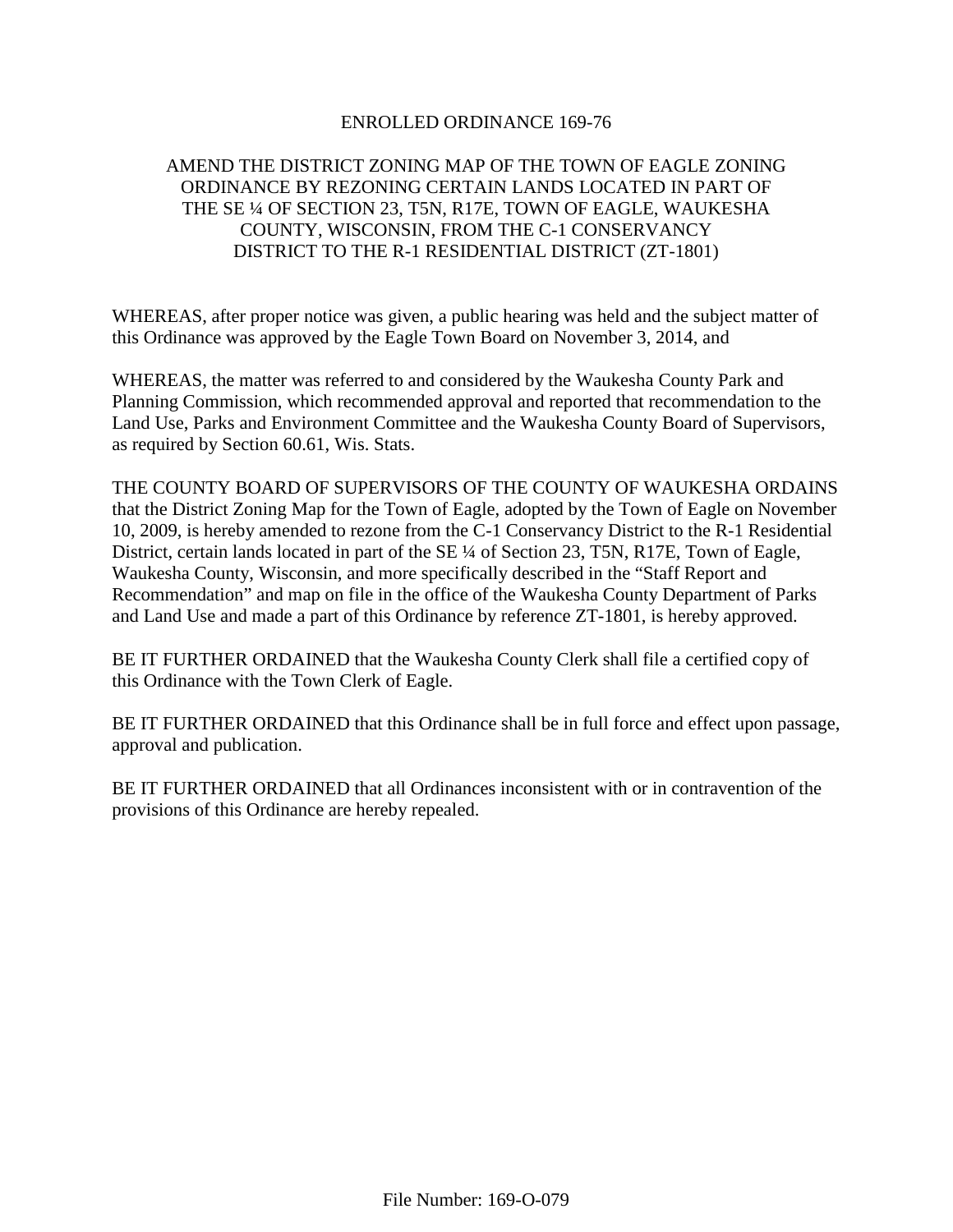AMEND THE DISTRICT ZONING MAP OF THE TOWN OF EAGLE ZONING ORDINANCE BY REZONING CERTAIN LANDS LOCATED IN PART OF THE SE 1/4 OF SECTION 23, T5N, R17E, TOWN OF EAGLE, WAUKESHA COUNTY, WISCONSIN, FROM THE C-1 CONSERVANCY DISTRICT TO THE R-1 RESIDENTIAL DISTRICT (ZT-1801)

Presented by: Land Use, Parks, and Environment Committee

aske Pauline T. Jaske. **Jim Batzko** Jennifer Grant ith Hammitt Eric Highum SEN William Mitchell

Thomas J. Schellinger

The foregoing legislation adopted by the County Board of Supervisors of Waukesha County, Wisconsin, was presented to the County Executive on:

Date: 12/16/14 Helder Hersch

The foregoing legislation adopted by the County Board of Supervisors of Waukesha County, Wisconsin, is hereby:

Approved: Vetoed: Date:  $12 - 22 - 14$ 

Daniel P. Vrakas, County Executive

169-0-079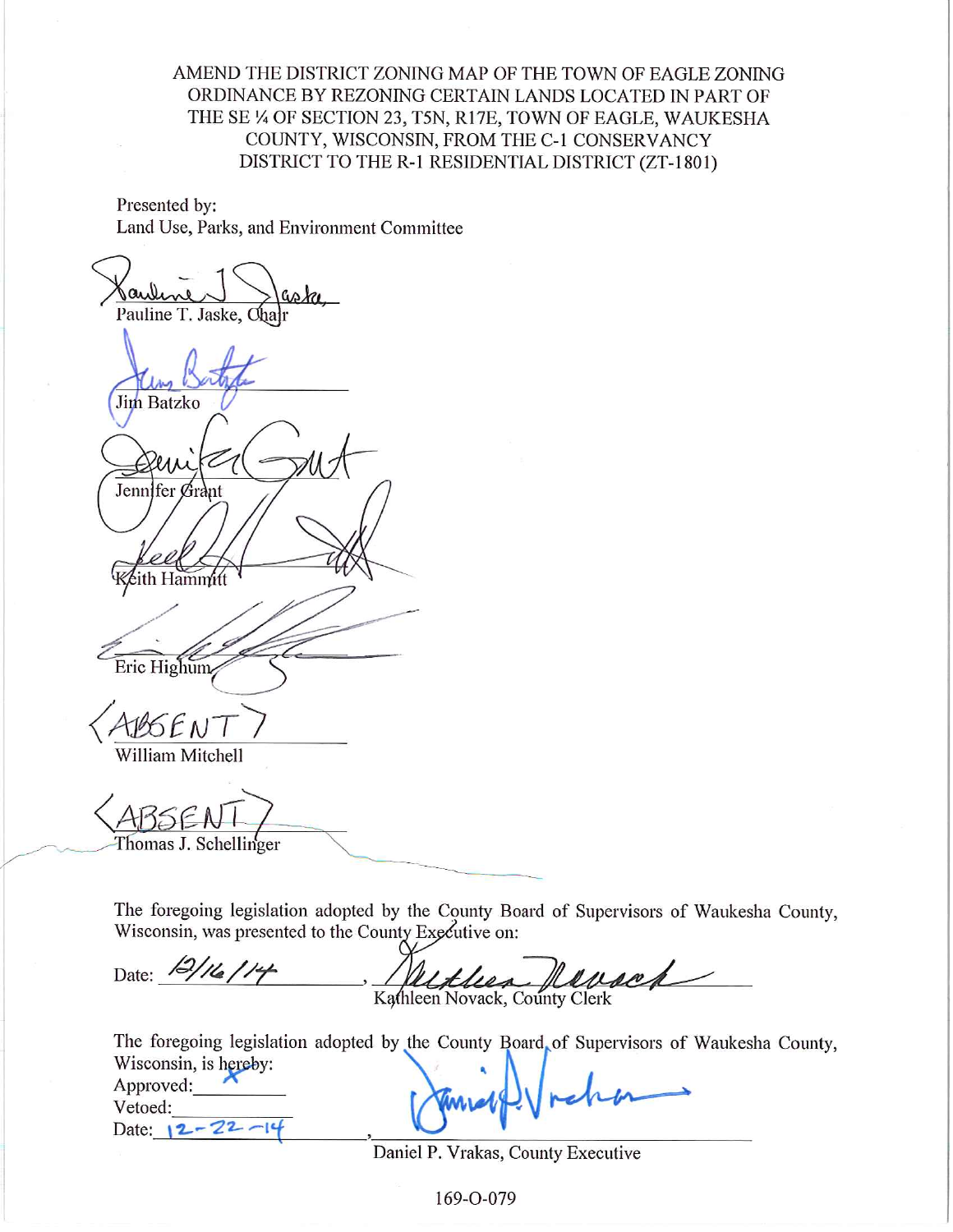# **COMMISSION ACTION**

The Waukesha County Park and Planning Commission after giving consideration to the subject matter of the Ordinance to amend the Town of Eagle Zoning Ordinance hereby recommends approval of ZT-1801 (Brett and Nancy Sadler) in accordance with the attached "Staff Report and Recommendation".

PARK AND PLANNING COMMISSION

**November 20, 2014** 

James Siepmann, Charperson

 $1.20$ 

Robert Peregrine

Ţ

Richard Morris

Gary Goodchild

William Mitchell

re morris

**Bonnie Morris**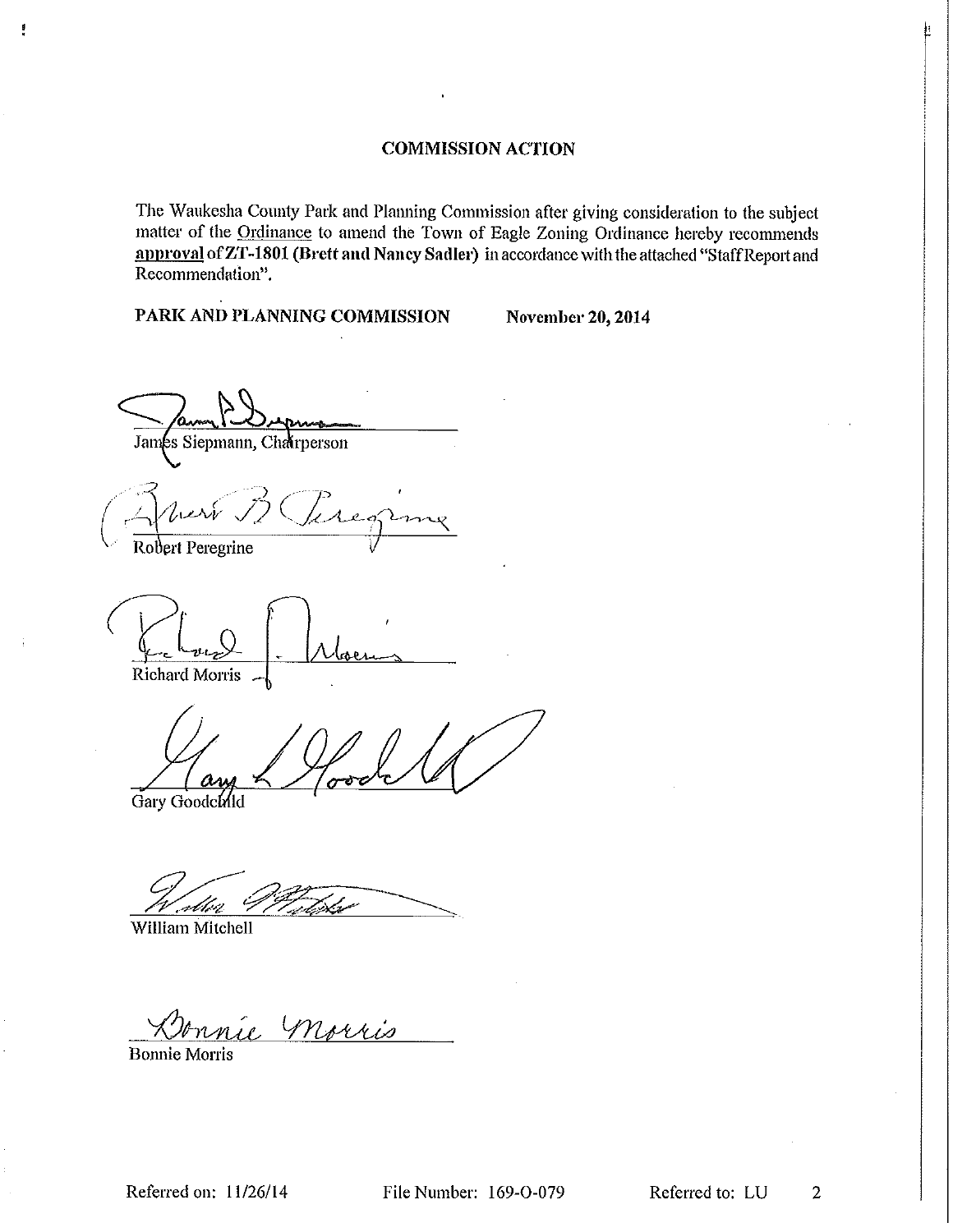# WAUKESHA COUNTY DEPARTMENT OF PARKS AND LAND USE STAFF REPORT AND RECOMMENDATION **MAP AMENDMENT**

**FILE NO.:** 

ZT-1801

DATE:

Ľ

November 20, 2014

**OWNER:** 

**Brett and Nancy Sadler** W348S9369 Jordan Trail Eagle, WI 53119

**TAX KEY NUMBERS:** EGLT 1820,050,002

# **LOCATION:**

The subject property is part of Lot 2 Certified Survey Map No. 9990 located in the SE 1/4 of Section 23, T5N, R17E, Town of Eagle. More specifically the property is located at the end of Bennington Drive and contains approximately 2.3 acres.

## PRESENT ZONING:

The property is solely subject to the Town of Eagle Zoning Ordinance. A small portion of the property is zoned C-1 Conservancy District. The remainder of the property is zoned R-1 Residential District.

PRESENT LAND USE:

Vacant lot

PROPOSED ZONING:

R-1 Residential District.

PROPOSED LAND USE:

Residential.

**PUBLIC HEARING DATE:** 

November 3, 2014.

**PUBLIC REACTION:** 

No one spoke to the matter.

# TOWN PLANNING AND ZONING COMMISSION AND TOWN BOARD ACTION:

The Town of Eagle Planning and Zoning Commission and the Town Board approved the request at the November 3, 2014 meeting.

# CONFORMANCE WITH THE COMPREHENSIVE DEVELOPMENT PLAN FOR WAUKESHA COUNTY AND THE TOWN OF EAGLE LAND USE PLAN:

The proposed rezoning is in conformance with the Comprehensive Development Plan for Waukesha County, which designates the property as Low Density Residential, and with the Town of Eagle Land

File Number: 169-O-079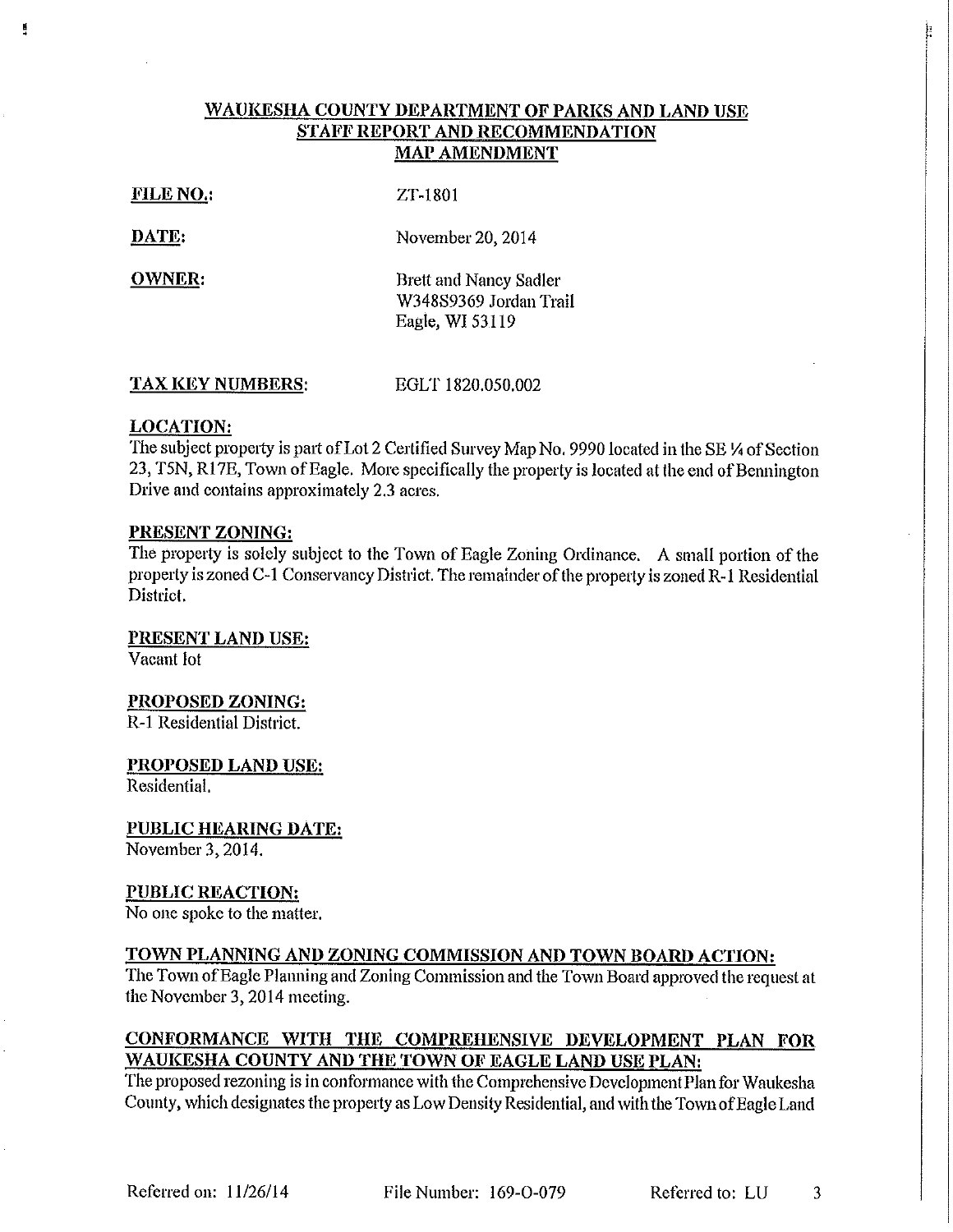Use Plan, which designates the property as Suburban Residential 1. Because wetlands have been confirmed to be absent, the zoning change is consistent with both plans' natural resource protection recommendations.

## **STAFF ANALYSIS:**

型)

The subject property owner has petitioned the Town of Eagle to rezone the central area of his 2.3 acre property to remove the C-1 Conservancy District designation from that part of the parcel. The Town's zoning map places lands that are designated as wetlands on the DNR's current Wisconsin Wetland Inventory mapping into said Conservancy District. The intent of this Town zoning district is to ensure protection of wetlands. Because the wetlands inventories are generated from broad resources (soils maps, topography maps, vegetative cover analysis, aerial photos, etc.), determination of precise wetland boundaries often requires an in-field investigation by a qualified wetland delineator. The DNR has confirmed that wetlands are not present on the site via such a field determination. Therefore, the petitioner is seeking the change to the R-1 Residential District to match the zoning of the balance of the property. The Town has approved the request and is now forwarding the rezone ordinance to the County for final approval.

The Planning and Zoning Division Staff received an inquiry from the Town of Eagle Chairman about the subject request and suggested that the Town consider adding language to the Town Zoning Code that allows for the Town to administratively alter C-1 District boundaries or other natural resource boundaries upon being supplied with concurrence by the DNR, the U.S. Army Corps of Engineers, an assured wetland delineator or the Southeastern Wisconsin Regional Planning Commission. The Town Chairman expressed that the Town will likely pursue such a text amendment in the future. The County codes have such administrative change provisions and Staff believes that such provisions relieve time and difficulty burden from individual land owners.

## **STAFF RECOMMENDATION:**

The Planning and Zoning Division Staff recommends approval of the requested rezoning. The proposed rezoning is in conformance with the Comprehensive Development Plan for Waukesha County. The removal of the C-1 Conservancy District designation from the property is consistent with the in-field determination of wetland absence on the site. The rezone will allow for the property owner to more easily sell or develop his parcel.

Respectfully submitted,

## Jason Fruth

Jason Fruth Planning and Zoning Manager

Attachments: Town Ordinance and Map

N:\PRKANDLU\Planning And Zoning\Rezones\Staff Reports\1801 Sadler Elt.Doc

Referred on: 11/26/14

File Number: 169-O-079

Referred to: LU 4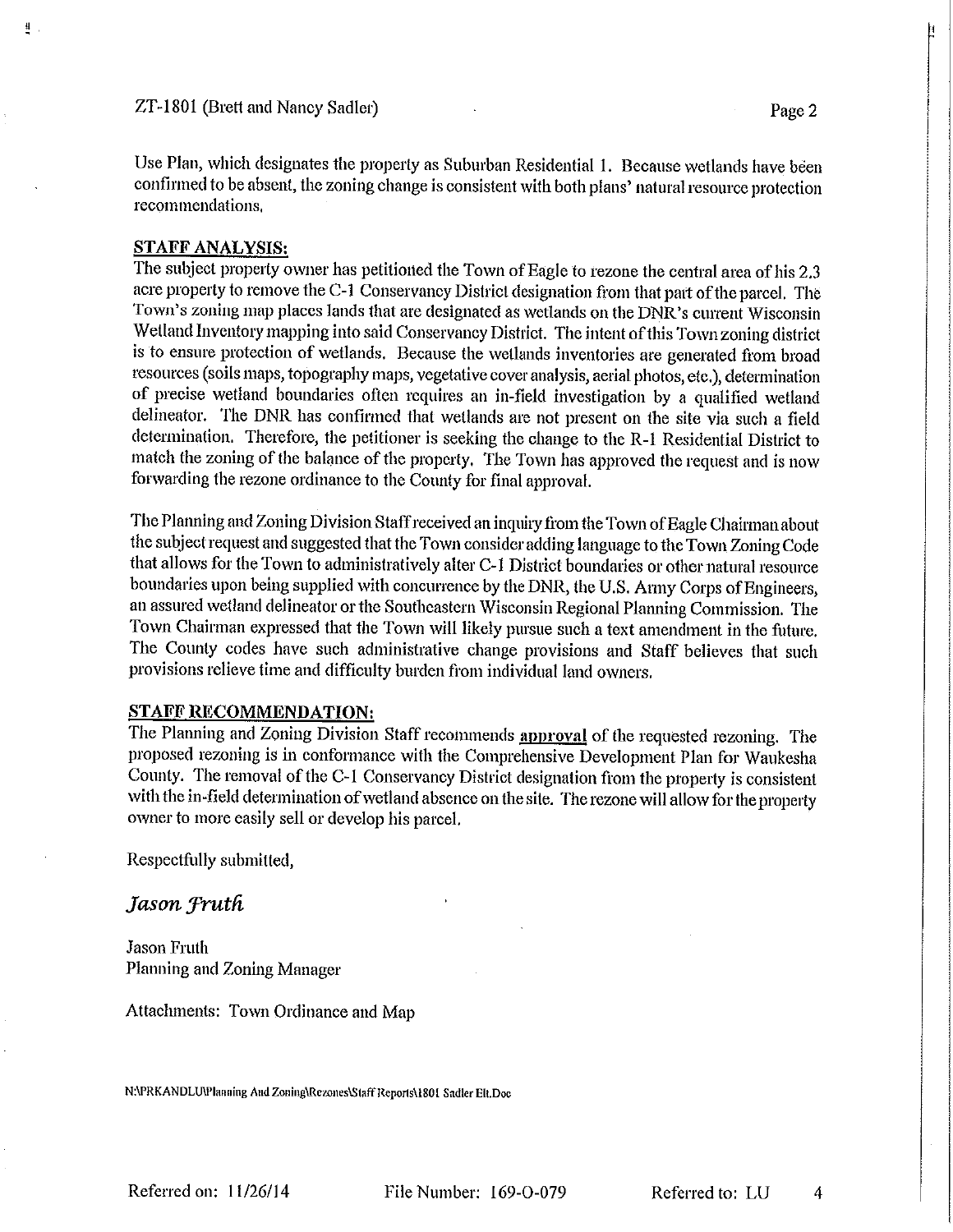#### **STATE OF WISCONSIN**

#### TOWN OF EAGLE

#### WAUKESHA COUNTY

## ORDINANCE 14-03

# AN ORDINANCE TO REZONE A PORTION OF A CERTAIN PROPERTY IN SECTION 23 T5N R17E IN THE TOWN OF EAGLE AND TO AMEND THE ZONING MAP OF THE TOWN OF EAGLE PURSUANT TO THE PROCEDURES SET FORTH IN THE ZONING ORDINANCE FOR THE TOWN OF EAGLE

WHEREAS, Brett Sadler and Nancy Sadler (herein referred to as "property owner") own a parcel of land off of Bennington Drive, designated as Tax Key EGLT1820-050-002 (herein referred to as "subject property"), and more particularly described as follows:

> LOT 2 CERT SURV 9990 VOL 93/151 2.30 AC PARK LOT WESTWIND PT SE1/4 SEC 23 T5N R17E DOC# 3325624; and

WHEREAS, the property owner has submitted a petition to the Town requesting that the part of the subject property that is currently shown as C-1 be rezoned to R-1; and

WHEREAS, the rezoning petition has been submitted to the Town of Eagle Plan Commission for report and recommendation; and

WHEREAS, required public notice of the public hearing has been provided consistent with Section 62.23 of the Wisconsin Statutes and the Town's zoning code; and

WHEREAS, the Town of Eagle Town Board and the Town of Eagle Plan Commission conducted a joint public hearing on November 3, 2014; and

WHEREAS, the Town of Eagle Plan Commission has recommended to the Town of Eagle Town Board that said rezoning change be made under certain conditions; and

WHEREAS, The Town Board finds that the proposed zoning is generally consistent with the Town's comprehensive plan; and

WHEREAS, the Town of Eagle Town Board, after careful review and upon consideration of the recommendation of the Town of Eagle Plan Commission, having determined that all procedural requirements and notice requirements have been satisfied, having given the matter due consideration and having based its determination on the effect of granting of said rezoning on the health, safety, and welfare of the community, and the immediate neighborhood in which said use will be located, and having given due consideration to the municipal problems involved, as well as the impact on the surrounding properties as to the noise, dust, smoke, odor and others, has hereby determined that the rezoning will not violate the spirit or intent the zoning ordinance for the Town of Eagle, will not be contrary to the public health, safety or general welfare of the Town of Eagle, will not be hazardous, harmful, noxious, offensive or a nuisance by reason of noise, dust, smoke, odor or other similar factors and will not for any other reason cause a substantial adverse affect on the property values and general desirability of the neighborhood as long as the development is conducted pursuant to the following conditions and is in strict compliance with the same.

File Number: 169-0-079

Referred to: LU 5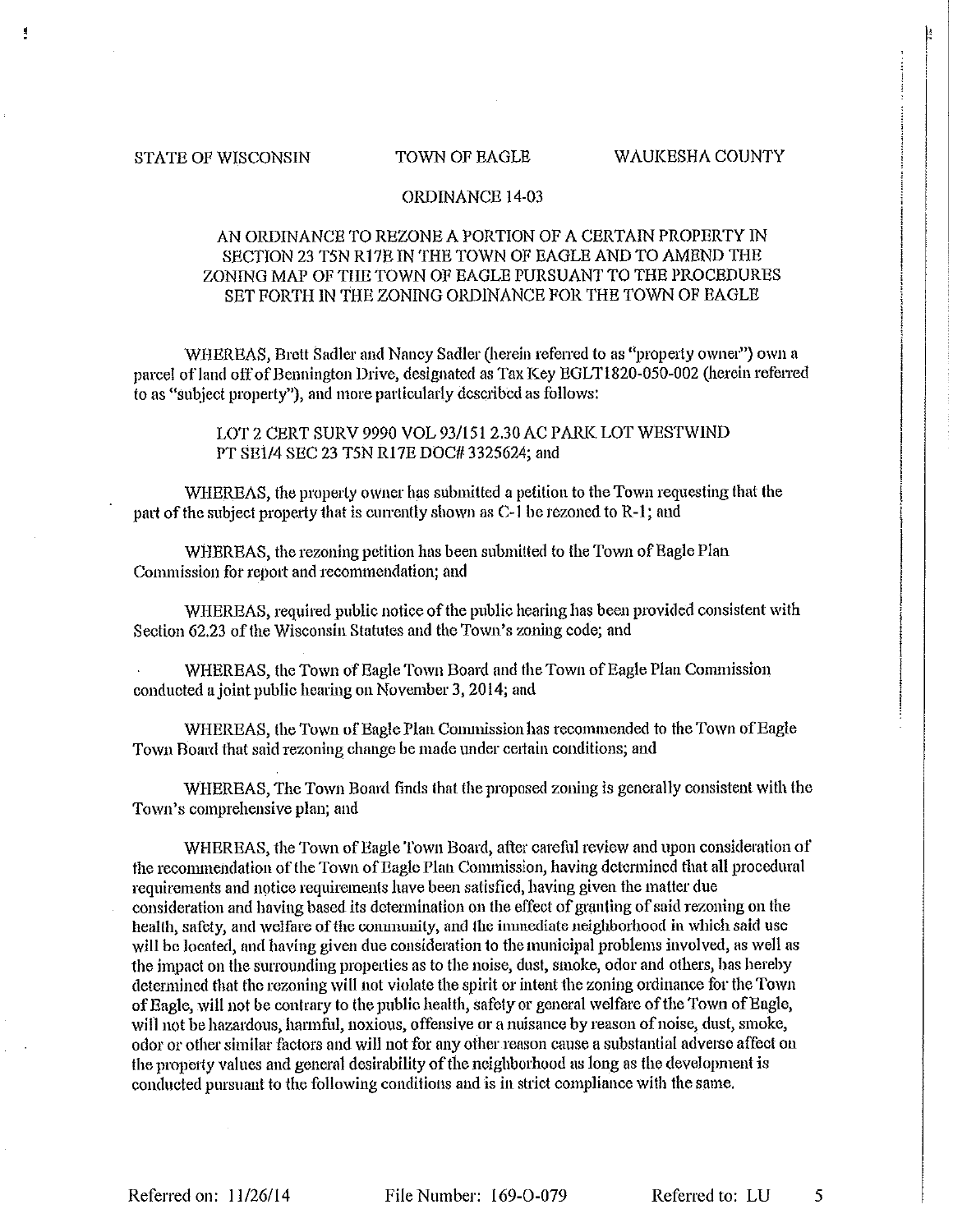Ordinance 2014-Page 2

NOW, THEREFORE, the Town of Eagle Town Board, Waukesha County, Wisconsin, ordains as follows:

### SECTION 1: ZONING MAP CHANGE

That portion of the subject property that is currently designated as C-1 is conditionally rezoned to R-1 and the zoning map is hereby conditionally amended to incorporate such change,

#### SECTION 2: CONDITIONS OF REZONING

The rezoning of the subject property and the amendment of the zoning map of the Town of Bagle are conditioned on the following:

1. The Waukesha County Board approves the rezoning within one year from the date of this ordinance.

## **SECTION 3: CERTIFICATION**

Upon certification by the Town Clerk that the aforementioned conditions have been satisfied, the Town Planner shall change the zoning classification of the subject property on the Town of Eagle zoning map as indicated herein.

#### SECTION 4: SEVERABILITY

The several sections of this ordinance are declared to be severable. If any section or portion thereof shall be declared by a court of competent jurisdiction to be invalid, unlawful or unenforceable, such decision shall apply only to the specific section or portion thereof directly specified in the decision, and shall not affect the validity of any other provisions, sections, or portions thereof of the ordinance. The remainder of the ordinance shall remain in full force and effect. Any other ordinances whose terms are in conflict with the provisions of this ordinance are hereby repealed to those terms that conflict.

#### SECTION 5: EFFECTIVE DATE

This ordinance shall be in full force and effect from and after its passage and posting or publication as provided by law subject to the conditions stated in Section 2, and this ordinance is null and void and the current zoning shall be in effect with no further notice if such conditions are not satisfied within one year of the date of this decision.

Approved this 3rd day of November, 2014

TOWN OF EAGLE TOWN BOARD

Bob Kwiatkowski, Town Chairman

Referred to: LU

6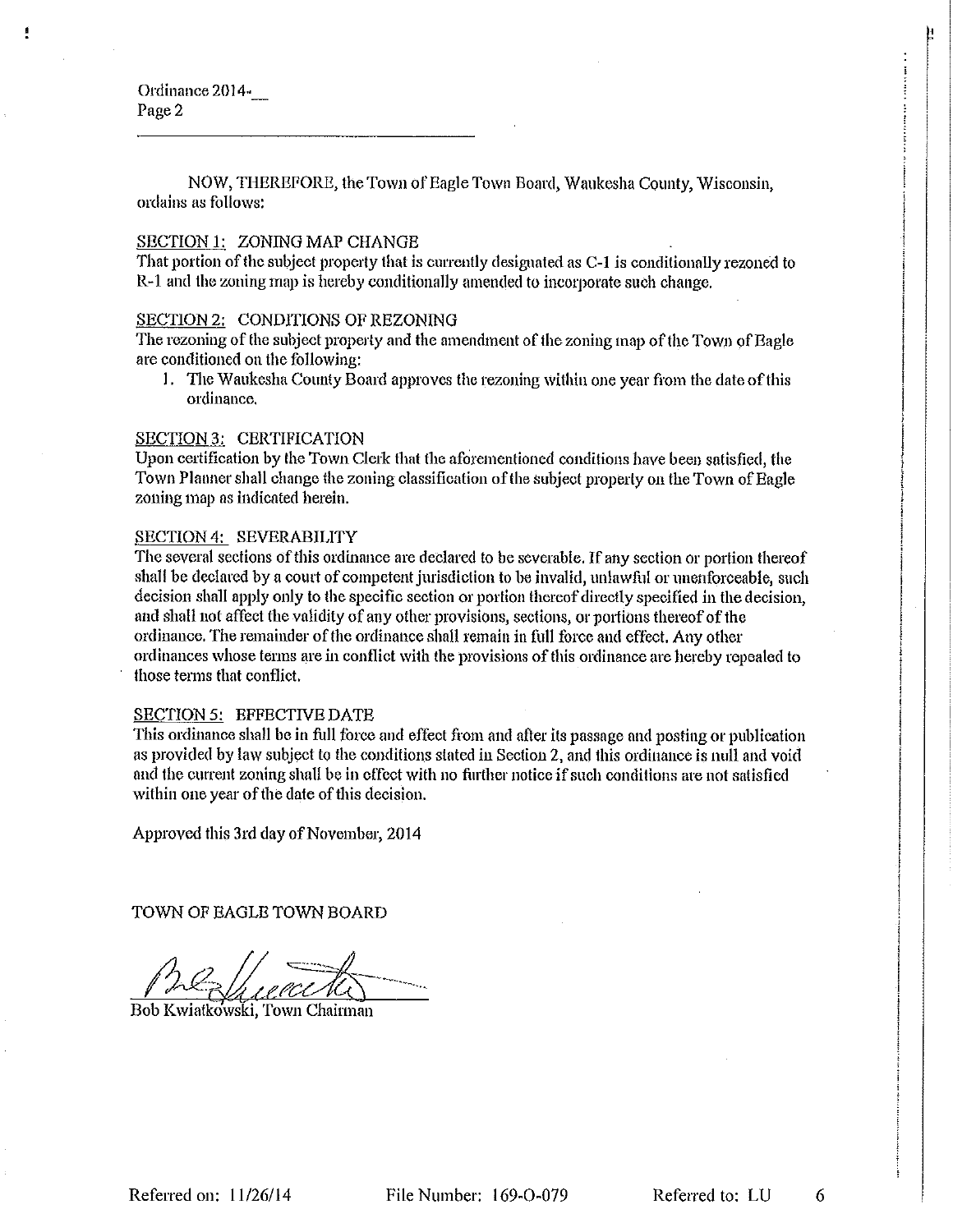Ordinance 2014-<br>Page 3

ATTEST:

 $\lambda$ 

ij.

Lynn Pepper, Town Clerk

Published and posted this \_\_\_\_ day of \_\_\_\_\_\_\_\_, 2014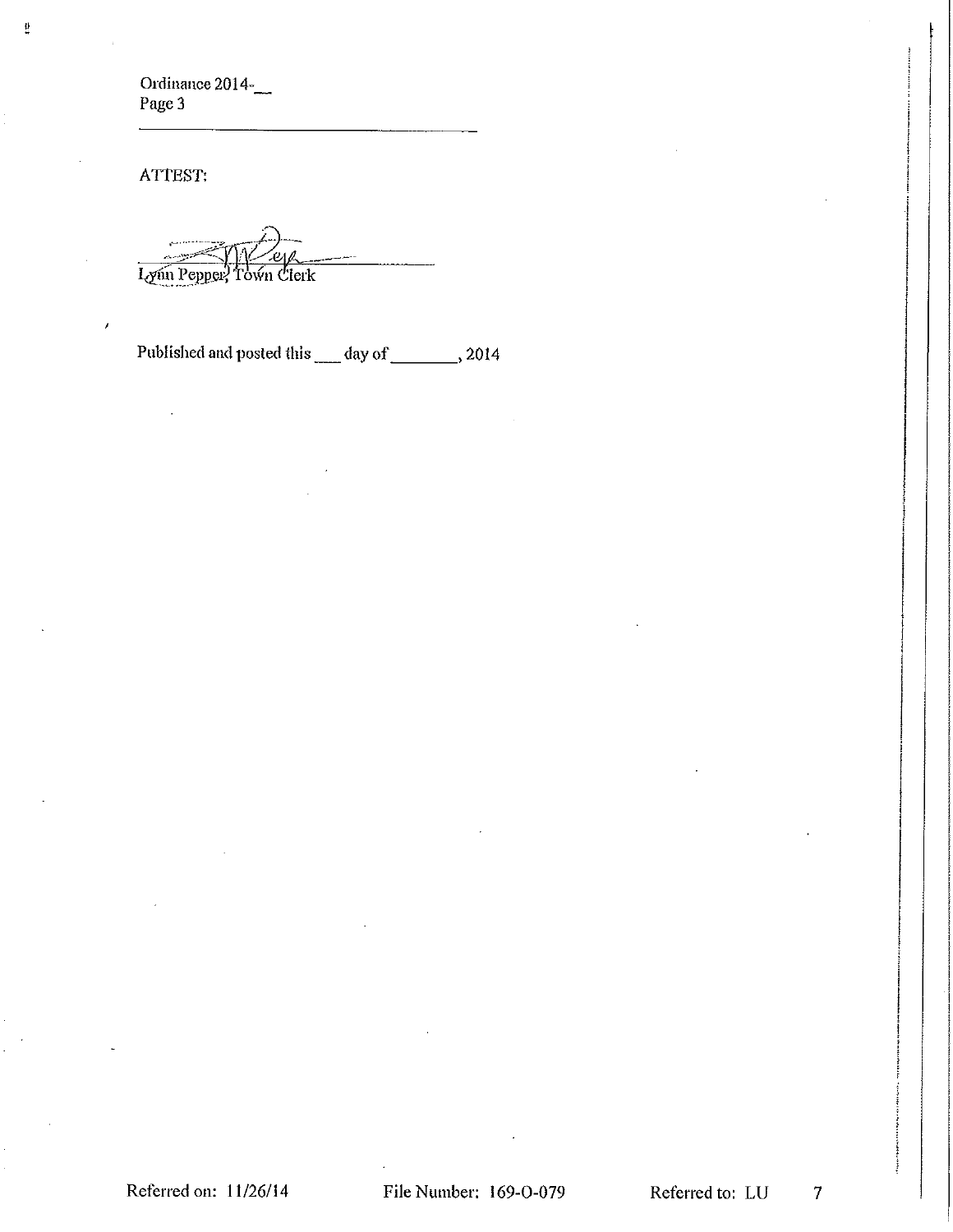